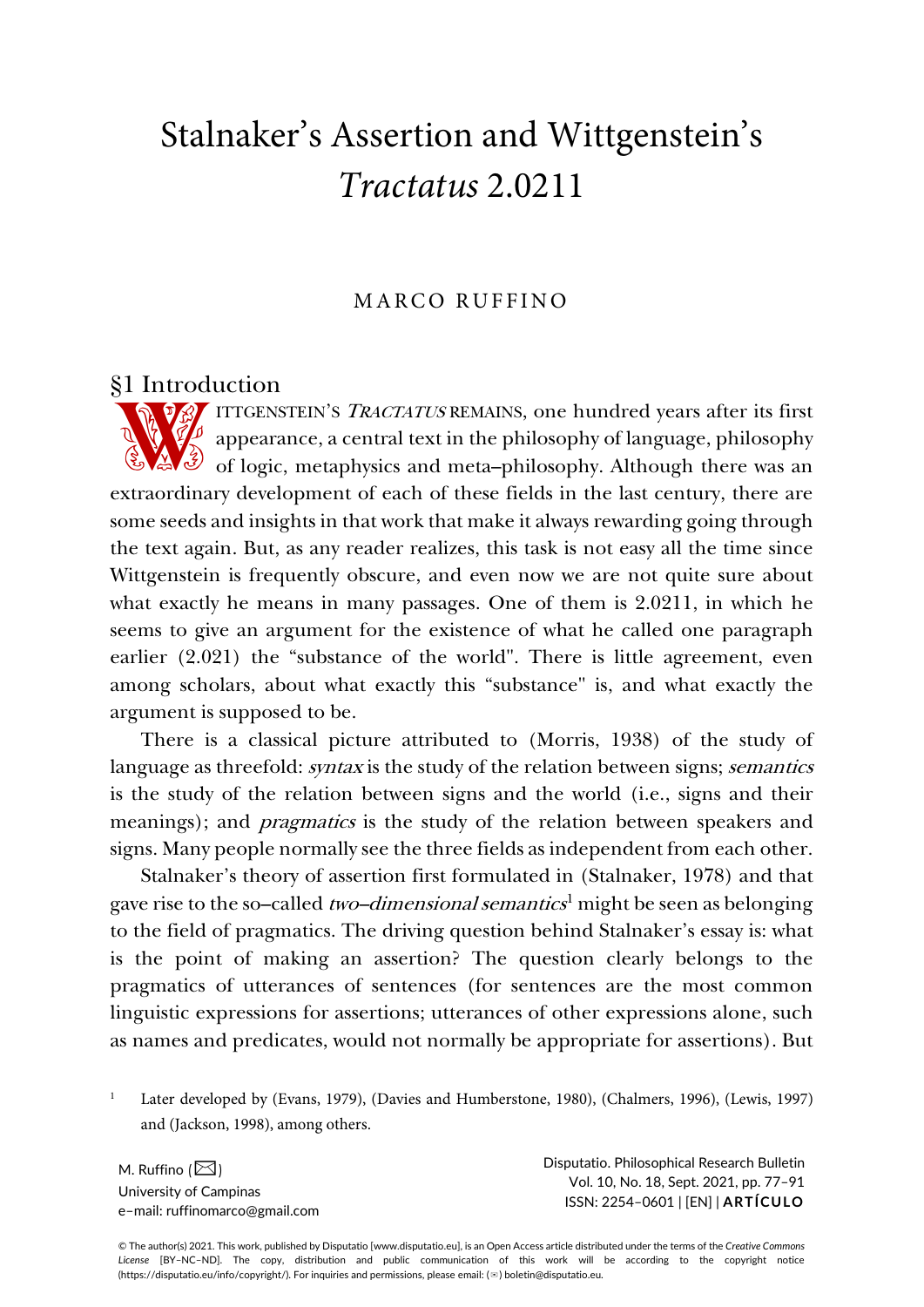the essence of an assertion, in Stalnaker's analysis, is to make a pragmatic move in the context of a conversation, which involves both speaker and an audience. And, as we shall see, this move must be in accordance with some constraints (otherwise the conversation is pointless), and these constraints impose some restrictions on the propositional content expressed. But once we are clear about this point, we can see that some other things related to the structure and content of an assertion must be in place for that point to be reached and, as a side–effect, this theory casts light on some parts of the semantics. So, we get some insight into the structure of the relation between signs and the world.

This is perhaps quite alien to the spirit of the *Tractatus*, at least from the perspective of Morris' division above, since Wittgenstein talks of propositions (and, with them, of states of affairs, facts, objects, etc.) in a quite abstract way with no interest for the use that speakers can make of these notions in ordinary communication (at least in the standard interpretation). But the fact is that understanding the point of an assertion can perhaps lead to a better understanding of some of Wittgenstein's cryptic remarks.

Stalnaker identifies one particular principle of rational communication governing assertions and traces it back to Wittgenstein's Tractatus 2.0211, but does not explain how exactly the principle relates to the passage. A better understanding of this relation can lead to some clarification of Wittgenstein's point. Or so I shall argue in what follows. I shall first review Stalnaker's model of assertion and the principles of rational communication. Then I shall apply it as a guide for the understanding of Wittgenstein's passage.

# §2. Context Set and Assertions

Assertions take place in the context of conversations; they usually involve the utterance of a sentence with a propositional content by a speaker, and are directed to an audience. In any conversation, there are a number of propositions that are assumed as true both by the speaker and the audience. That is to say, there is no assertion made in isolation, in a vacuum, so to speak. We can, using the Carnapian picture of intensions, represent each proposition as a function from possible worlds into the set of corresponding extension (truth–values). Alternatively, we can think of a proposition as a set of possible worlds (i.e., the worlds in which it is true). If we have two propositions  $P_1$  and  $P_2$  as the sets  $W_1$ and  $W_2$  of possible worlds, respectively, then we can understand the conjunction  $P_1 \wedge P_2$  as the set  $W_1 \cap W_2$ . If  $P_1$  is assumed as true in the conversation, both the speaker and the audience assume that  $W_1$  is the set of possible worlds compatible with everything that was said so far. If both  $P_1$  and  $P_2$  are assumed as true, then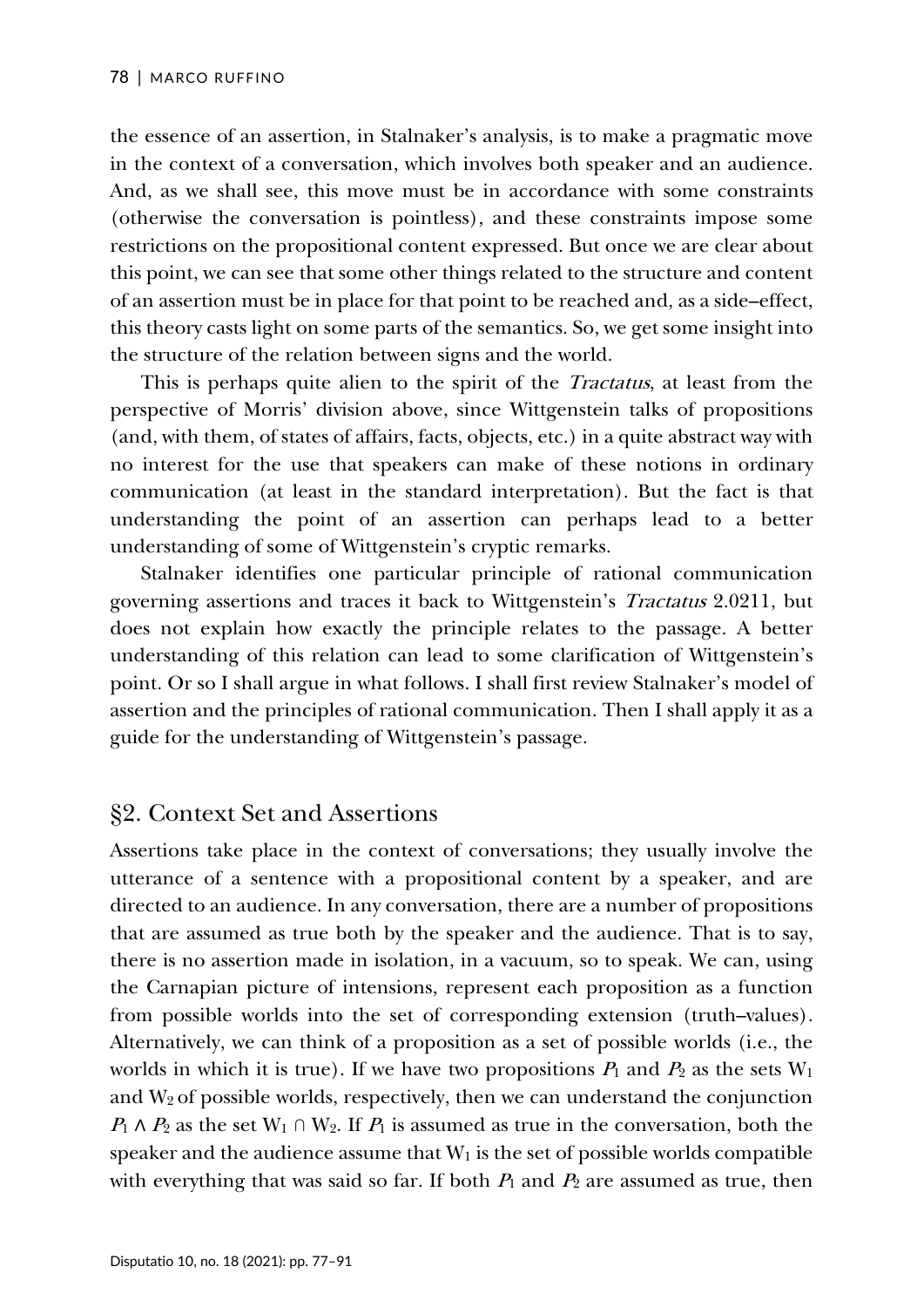the set of possible worlds compatible with everything that was said so far (or the "live options", as Stalnaker puts it) is the set of worlds in which both  $P_1$  and  $P_2$  are true, namely W<sub>1</sub> ∩ W<sub>2</sub>. More generally, if  $\{P_i\}$  is the set of propositions assumed as true in a conversation, then  $\cap$  {W<sub>i</sub>} (where each W<sub>i</sub> is the set corresponding to the proposition  $P_1$ ) is the set of possible worlds compatible with everything that is assumed. Stalnaker calls the latter the context set.

The purpose of each assertion, at each stage in a conversation, is to be a proposal for reducing the context set at that stage. If accepted, the speaker and the audience move to another context set that is a proper set of the previous one. E.g., if we are in conversation and the only propositions assumed as true are that Wittgenstein is Austrian and that Russell is British, then the context set includes all possible worlds in which both Wittgenstein is Austrian and Russell is British. Among these options there are worlds in which Frege is German and worlds in which Frege is not German (because we are not so far assuming anything about Frege's nationality). If now I add to the conversation the assertion that Frege is German, and if my audience accepts that, we reduce the context set excluding all worlds in which Frege is not German, so only worlds in which Frege is German remain in the set. We can go on in the conversation adding assertions that Quine is American, Descartes is French, etc., each time reducing more and more the context set. And this can work as an explication (again, in the Carnapian sense) of forming representations about the world. As Stalnaker would later say, quoting from (Jackson 2001),

As Frank Jackson puts it (2001, p. 617), "to represent is to make a division into what accords with, and what does not accord with, how things are being represented as being." A proposition —the content of a representation— can be modelled, according to this picture, by the set of possible situations that are the way the world is being said to be (Stalnaker 2004, p. 300).

And the point of an assertion, at a certain point in a conversation, is to be a proposal for excluding from the context set those possible worlds that are incompatible with the representation (content of the assertion).

A conversation can, hence, be understood as a dynamic pragmatic process by means of which speaker and audience progressively reduce the context set. Ideally, if the participants in a conversation could make all relevant assertions in a coherent way and, if these were all accepted, we would, at the end, have the context set reduced to one single world, which is the world the participants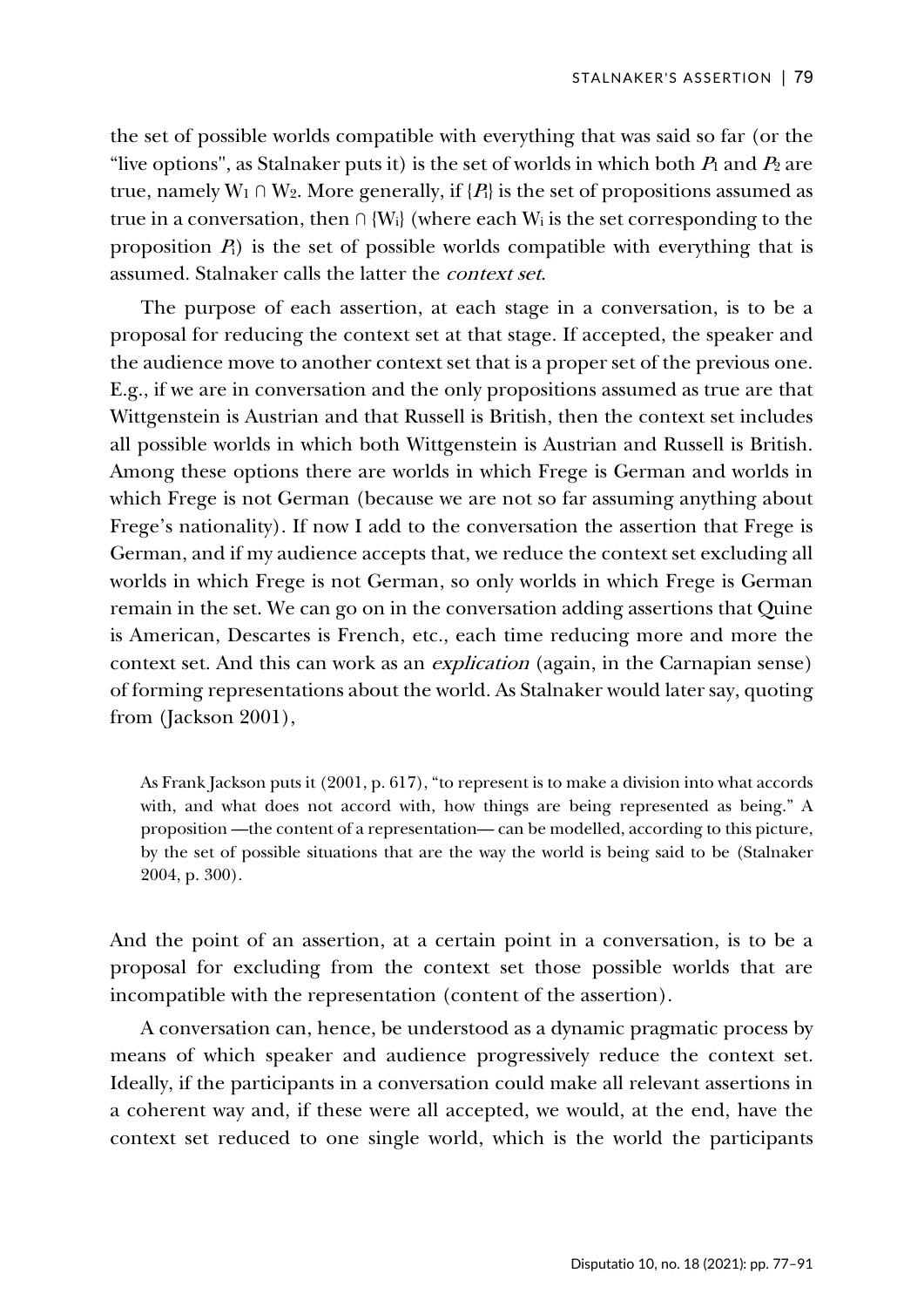believe to be the actual one.<sup>[2](#page-3-0)</sup> Stalnaker sees this process as governed by three principles (that he takes to be fairly obvious):

- 1. A proposition asserted is always true in some but not in all of the possible worlds in the context set.
- 2. Any assertive utterance should express a proposition, relative to each possible world in the context set, and that proposition should have a truth–value in each possible world in the context set.
- 3. The same proposition is expressed relative to each possible world in the context set. (Stalnaker 1978, p. 88)

As already said, these principles are described by Stalnaker as "principles of rational communication", and are very much in the same spirit as Grice's conversational maxims. I.e., in the same way that, in a conversation, speakers tend to assume (and assume that the audience also assume) the maxim of quality, quantity, relevance, etc., in a rational conversation speakers observe (and assume that the audience also observes) the three principles above.

Let's try to get a clearer understanding of each of them. One has to keep in mind that Stalnaker (and the two–dimensional semantics that he inaugurates) considers propositions as having two kinds of interaction with possible worlds. First, and in accordance with the Carnapian model, a proposition is evaluated as true or false in possible worlds (or is a function that has possible worlds as argument and truth–values as values). But also, especially if the linguistic expression has context–sensitive elements, the proposition itself will depend on the possible world in which the assertion is made. I.e., if the linguistic expression involves an indexical or a natural kind term such as in

## (1) He is Neymar

<span id="page-3-0"></span><sup>2</sup> This picture can be more complex if, as it sometimes happens in a conversation, the participants have different sets of presuppositions. But if there is cooperation between speaker and audience, these sets can be adjusted along the conversation so as to become "*close enough* to being non–defective if the divergences do not affect the issues that actually arise in the course of the conversation" (Stalnaker 1978, p. 85). It can also be more complicated if we are reporting, by means of assertions, the beliefs of someone else because it might not be clear which context set is the relevant one, whether our context set, or the context set of that person. For the purposes of this paper, however, we may overlook these possible complications and assume that there is always one single context set backing any assertion.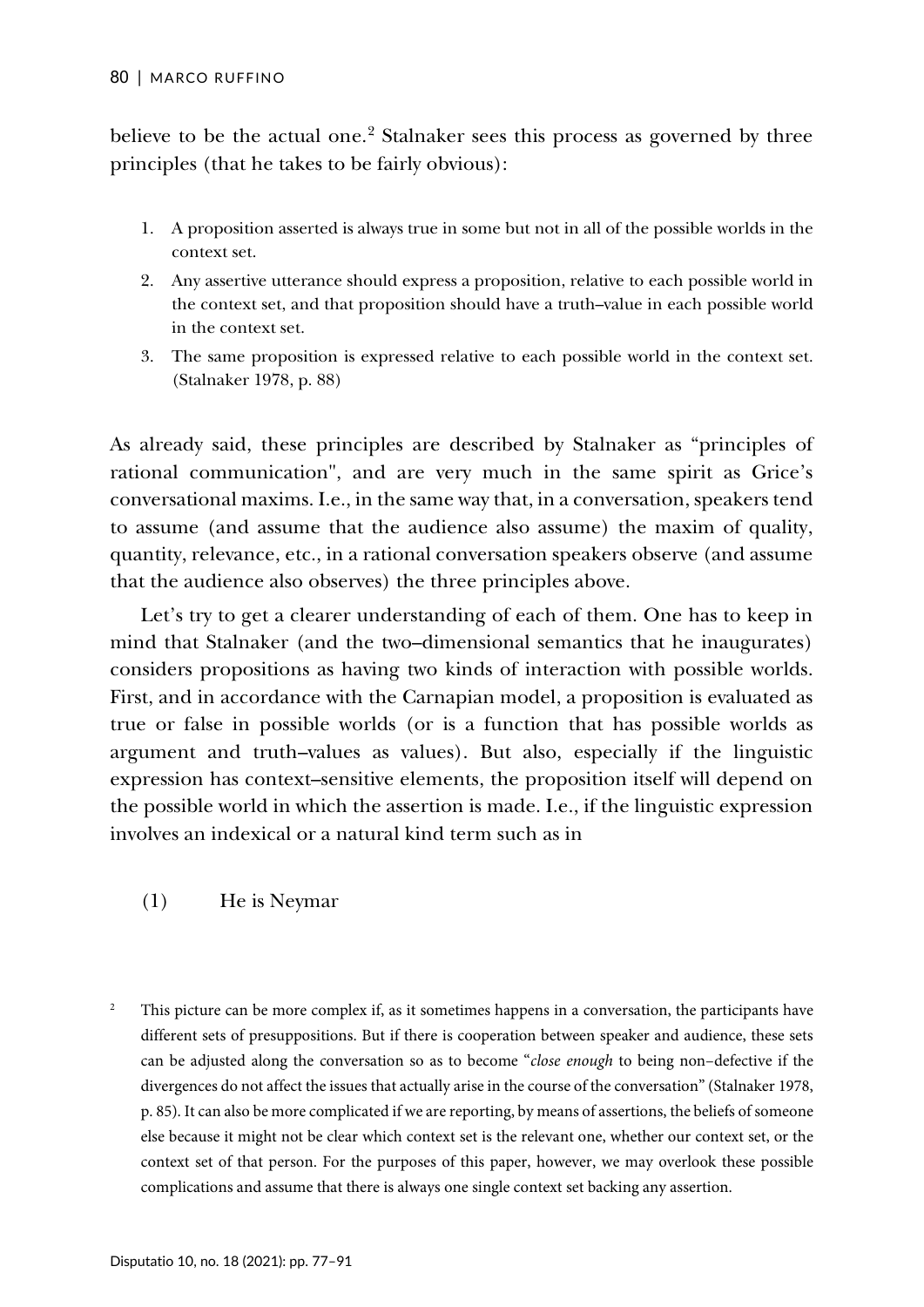#### (2) Water is  $H_2O$

then the proposition generated will depend on the possible world as well. E.g., if (1) is employed in a world  $w_1$  in which I am pointing at Neymar, then (assuming the standard Kaplanian view that a demonstrative like 'He', combined with a demonstration in a context, works as a directly referential term)<sup>[3](#page-4-0)</sup> the proposition expressed is that Neymar is identical to Neymar (which is a necessary truth). Whereas if (1) is employed in a world  $w_2$  in which I am pointing at someone else, say, Mbappé, mistakenly thinking that I am pointing at Neymar, then the proposition expressed is that Mbappé is identical to Neymar, which is logically false. Concerning (2), if we assume the current orthodoxy regarding natural kind terms as context sensitive and as directly referential, then if it is employed in a world such as our actual world in which water is  $H_2O$ , the proposition expressed is that  $H_2O$  is  $H_2O$  (which is logically true), whereas if it is employed in a world such as Putnam's Twin Earth (in which the clear drinkable liquid filling lakes and rivers is XYZ), then the proposition expressed is that XYZ is, which is logically false. $4$ 

How can we understand Principles  $(1)$ – $(3)$  above? They follow very naturally if we keep in mind that the *illocutionary point* (to use Searle's terminology e.g., in (Searle 1979)), of assertions is to propose the exclusion of some possible worlds from the context set. Principle (1) can be seen to follow from the illocutionary point of asserting some proposition: the proposition asserted must be false in some possible worlds since the point of an assertion is to exclude some possible worlds from the context set, i.e., those worlds in which the proposition is false. If no world is excluded, everything remains as it was before, and assertion is empty and pointless. But the proposition cannot be false in every possible world. If we come to a point in which *all* worlds are excluded, there is no world compatible with everything that was said so far, and this is a sign that the conversation has turned irrational or inconsistent at some point. Principle (2) says that the proposition expressed in each context of utterance must be "complete" in the sense that, for each possible world  $w$ , it must be clear whether it is true or false in <sup>w</sup>. This also seems to follow from the illocutionary point of asserting: if the point is a proposal for excluding some possible worlds, the proposal must be complete (at least for the participants in the conversation) in the sense that, for each possible world, it must be clear whether it is excluded or

<span id="page-4-0"></span><sup>3</sup> See, e.g., (Kaplan 1977)

<span id="page-4-1"></span>See, e.g., (Kripke 1980) and (Putnam 1975).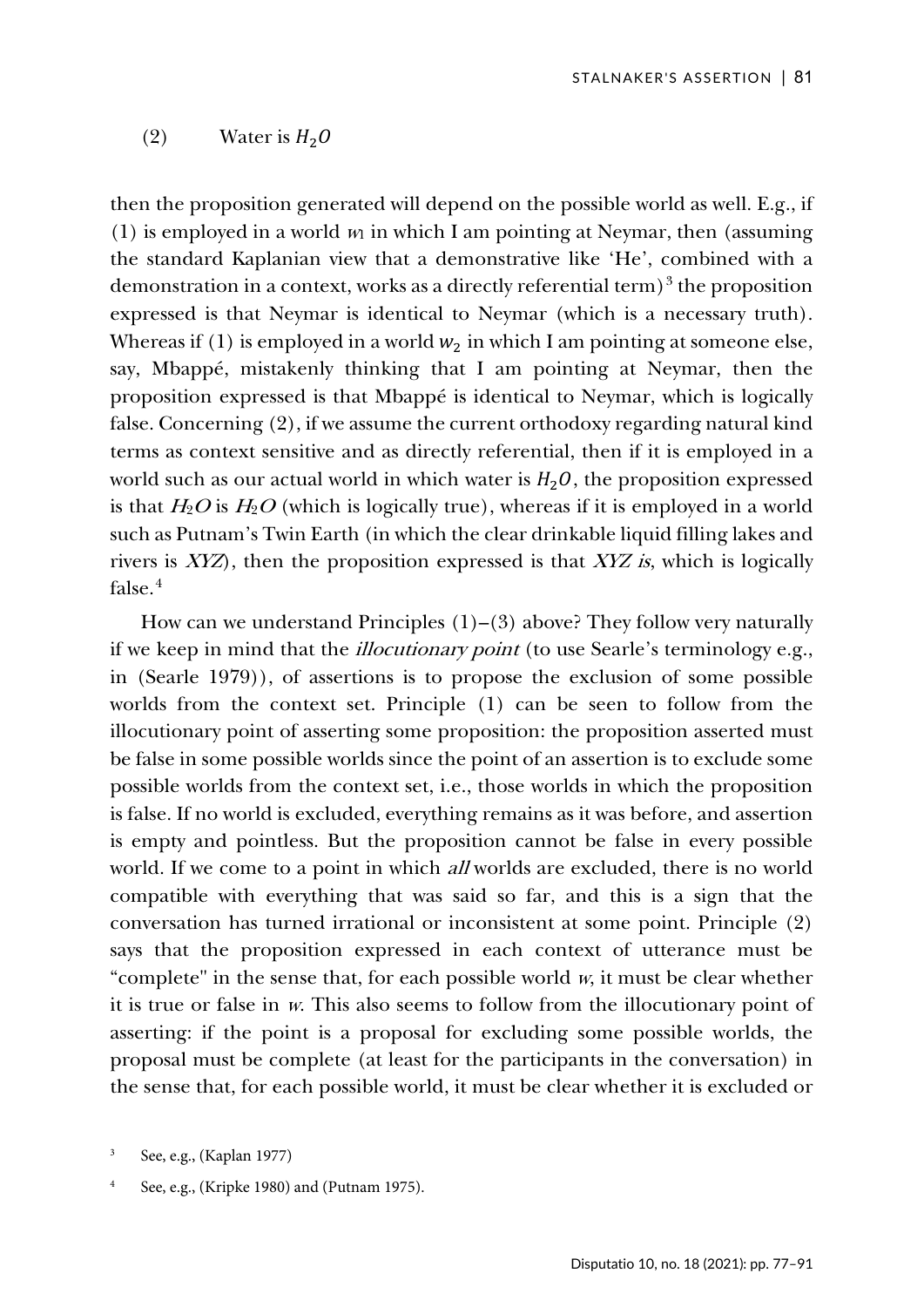whether it remains in the context set.<sup>[5](#page-5-0)</sup>

Principle (3) is the most important for our purposes in this paper. It can also be seen as a consequence of the illocutionary point in the following sense: if we do not have the same content expressed in every possible world, we cannot know the content of an assertion unless we (speaker and audience) know which world we are in. But here we have another important pragmatic presupposition of any assertion (which also seems to be required by the illocutionary point), and it is that we do not know which possible world we are in. There is always, in a conversation, a bunch of possible worlds as alternatives for the world we are in (i.e., the context set), and the point of the conversation is to progressively trim down the alternatives, reducing the possibilities. Ideally, a conversation would lead to the exclusion of all but the actual world, but at this point the conversation has no point anymore (i.e., it brings no further contribution to our informational state). So, as a consequence of the pragmatic settings of a conversation, assertions must express the same content (i.e., the same proposition) in every possible world, and we must get this proposition without knowing which world we are in. (Again: if we know which world we are in, there is no point in making an assertion.) Let's take an example. It is easier to see the motivation in the first place if we take an utterance with no context–sensitive expression. Suppose that I assert in a conversation

(3) The president of the U.S. in 2021 decided to pull the troops out of Afghanistan

The sentence I used presumably contains no indexicals (let's leave aside for now the fact that the verb is tensed), no proper names (of persons; let's leave aside the fact that 'U.S.' and 'Afghanistan' are proper names) and no natural kind terms. Now we take this as a proposal to exclude from the context set at the corresponding stage of the conversation those worlds in which the president of the U.S. did not decide to pull the troops out of Afghanistan. This must be intelligible in a uniform way to all participants in the conversation, even to those that, for some reason (e.g., they lost track of the American politics before the  $2020$  election), do not know whether we are in a world  $w_1$  in which Joe Biden is the president of the U.S. in 2021 or in a world  $w_2$  in which Donald Trump is the president of the U.S. in 2021. So, the proposition expressed cannot depend on

<span id="page-5-0"></span>This can also be seen as a consequence of the classical conception of proposition as essentially being true or false in every possible world.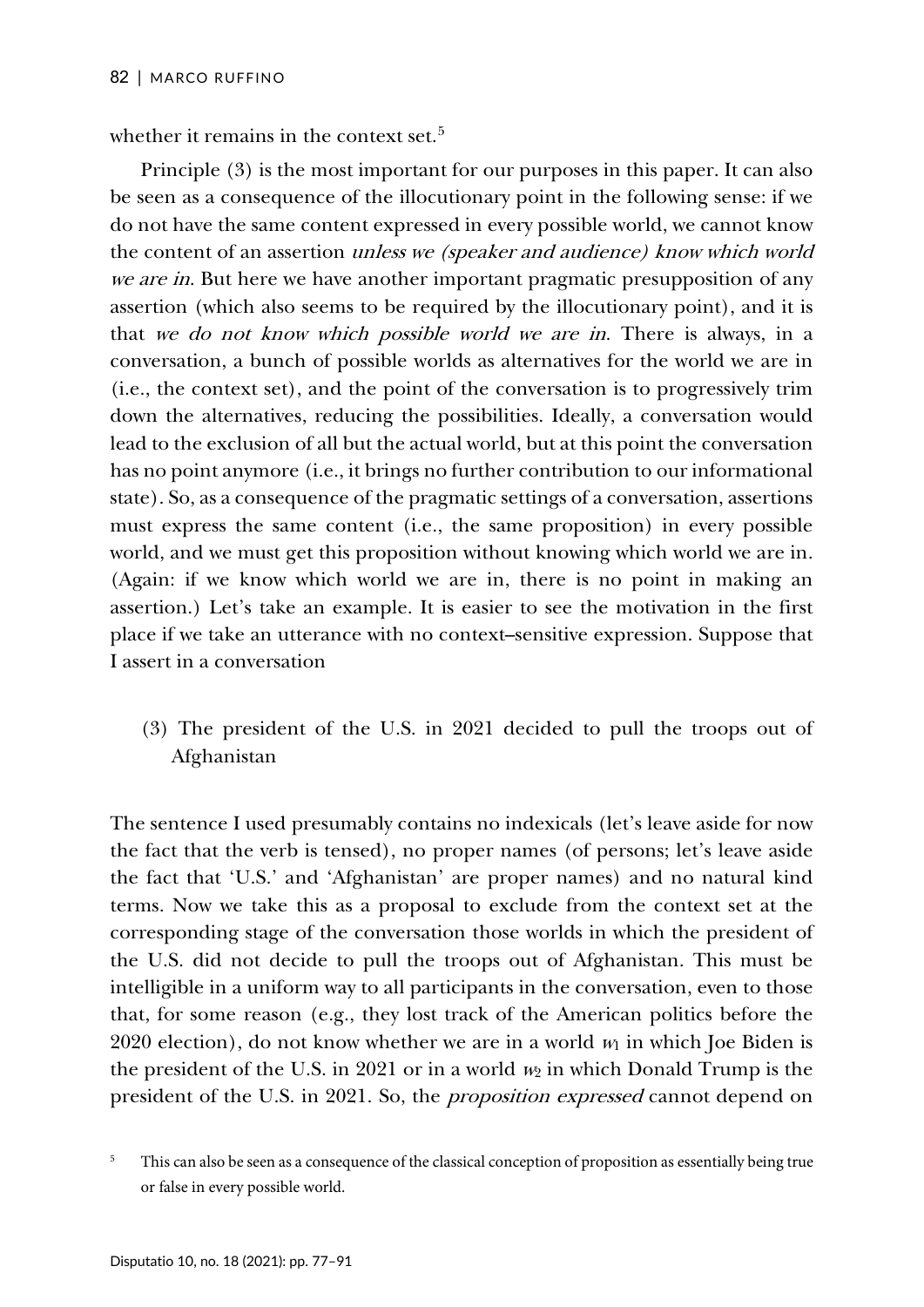the world we are in.

Something particularly interesting about Principle (3), at least as far as Stalnaker's two–dimensional semantics goes, is not so much its normative content, but the potential violations of it (which appear to be widespread in language, since a great many times we do have indexicals and natural kind terms as part of the expression of the utterance), which lead to the interesting phenomenon of diagonalization in communication. I.e., in utterances such as (1) or (2) above containing such terms, the proposition expressed does depend on the world we are in, and we have to consider that the speaker means not properly the proposition expressed in  $w$  (this would be either a necessarily true proposition if the world of the utterance is  $w_1$  or a necessarily false if the world of the utterance is  $w_2$ ), but the *diagonal* proposition, i.e., the proposition that is true in  $w_1$  and false in  $w_2$ . I shall not go into the details of the diagonal proposition or the explanatory use that Stalnaker makes of it; in this paper I am interested only in the norm whose violation leads to the idea of the diagonal proposition (i.e., Principle  $(3)$ ).<sup>[6](#page-6-0)</sup>

## §3 Assertions and Tractatus 2.0211

I now turn to the Tractatus. As already said, Stalnaker sees Principle (3) as an echo of

2.0211 If the world had no substance, then whether a proposition had sense would depend on whether another proposition was true.

The passage seems to be meant as an argument, but in terms of *substance of the* world, which is classically understood as a metaphysical notion. However, it is not clear what Wittgenstein means by it, and there is little agreement among scholars about the correct reading of the argument.<sup>[7](#page-6-1)</sup> In the next paragraph Wittgenstein

- <span id="page-6-0"></span><sup>6</sup> For an overview of Stalnaker's use of diagonalization as explanatory strategy, see (Stalnaker 2004) and Ruffino (forthcoming).
- <span id="page-6-1"></span><sup>7</sup> See (Zalabardo 2015, pp. 243–254) for some of the conflicting interpretations of 2.0211. Many scholars interpret the passage as advancing what Zalabardo calls the *empty name* argument, i.e., if a name having the corresponding object in a world depends on which world we are in, then the fact that a sentence has sense would be a contingency: in some worlds it has a sense, and in some worlds it doesn't. Zalabardo himself does not recommend this reading. See also (Fogelin 1987) for an interpretation in terms of simple *vs.* complex objects, which also seems to be untenable. The point is that any interpretation that sees the truth of a proposition as a condition for a sentence *having sense* would seem to conflict with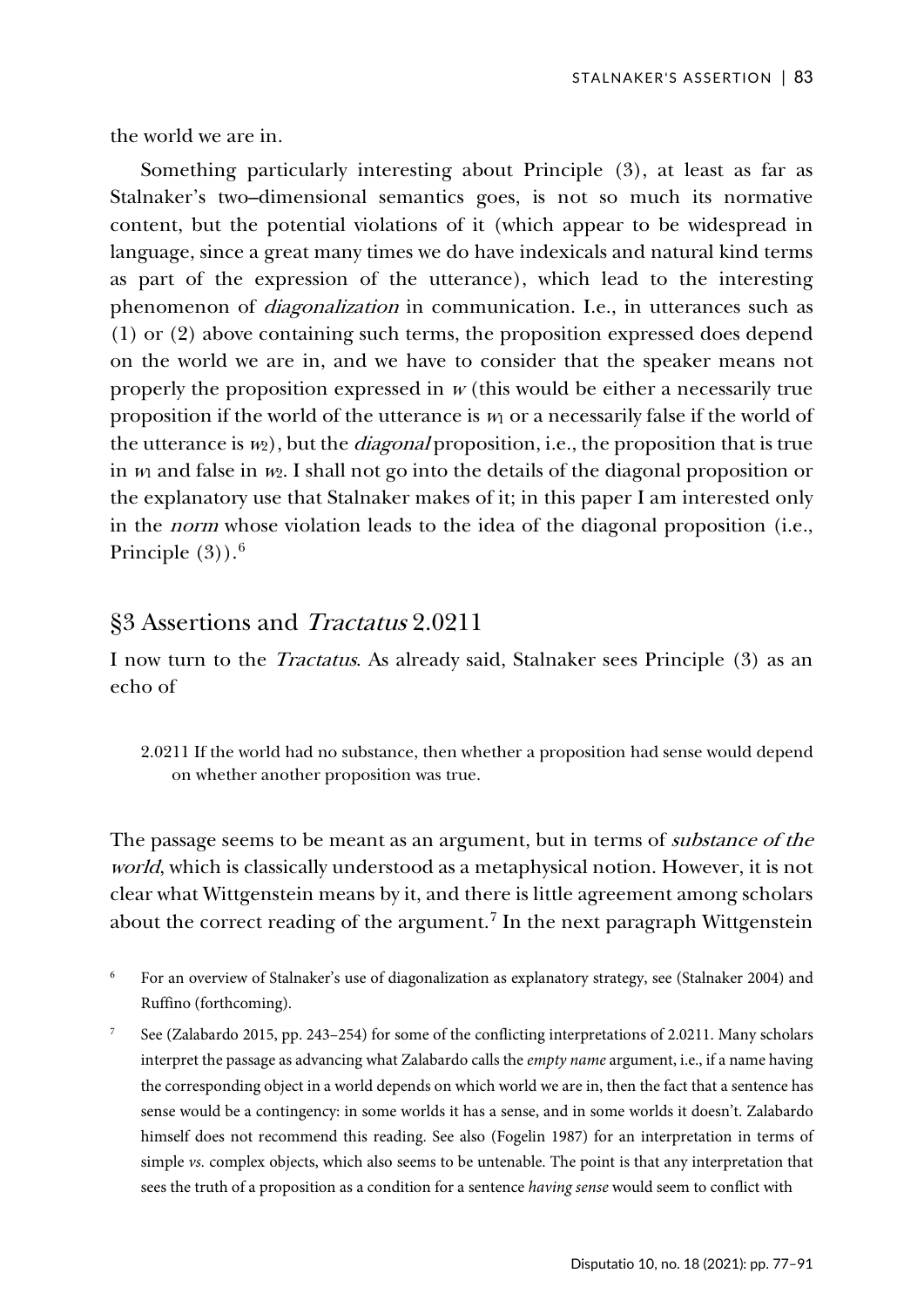#### 84 | MARCO RUFFINO

complements (and adds further perplexity):

2.0212 It would then be impossible to form a picture of the world (true or false).

He seems to suggest that picturing the world requires a particular metaphysics, which seems *prima facie* without a clear motivation (and perhaps implausible).<sup>[8](#page-7-0)</sup> We can find an echo of this claim, but hardly a clearer explanation of it, in:

4.221 It is obvious that in analysing propositions we must arrive at elementary propositions consisting of names in immediate combination.

Despite Wittgenstein mentioning it as "obvious", no convincing reason is presented for the claim that our analysis of any proposition must reach elementary propositions consisting entirely of simple, unanalysable names. Moreover, this doesn't seem to square with Wittgenstein's recognition, in some passages, that the elementary propositions might be replaced, in a complete description of the world, by purely quantified propositions (with no names in the corresponding sentences):

5.526 One can describe the world completely by completely generalized propositions, i.e. without from the outset co–ordinating any name with a definite object. In order then to arrive at the customary way of expression we need simply say after an expression "there is one and only one x, which ....": and this x is a.

# One should not expect that a completely generalized proposition such as the one mentioned in the passage is somehow further analysable. At least this is what he

- 3.24 [...]A complex can only be given by its description, and this will either be right or wrong. The proposition in which there is mention of a complex, if this does not exist, becomes not nonsense but simply false.
- <span id="page-7-0"></span><sup>8</sup> Equally cryptic are glosses of this passage such as Anscombe's: "[T]he simple objects are presented as something demanded by the nature of language at 2.021, 2.0211" (Anscombe 1959, p. 29). We are left in the dark as to "the nature of language", and why it *requires* "simple objects". Pears thinks that the reason why a sentence having sense cannot depend on a proposition being true is that the truth conditions are *ineffable*, i.e., no other sense could say what the sense conditions are, and this stems from Wittgenstein's view on the limits of language (Pears 1987, p. 71). But this explanation forces us to see 2.0211 as an idiosyncrasy on Wittgenstein's part, for why should we believe that the sense conditions cannot be spelled out by other sentences?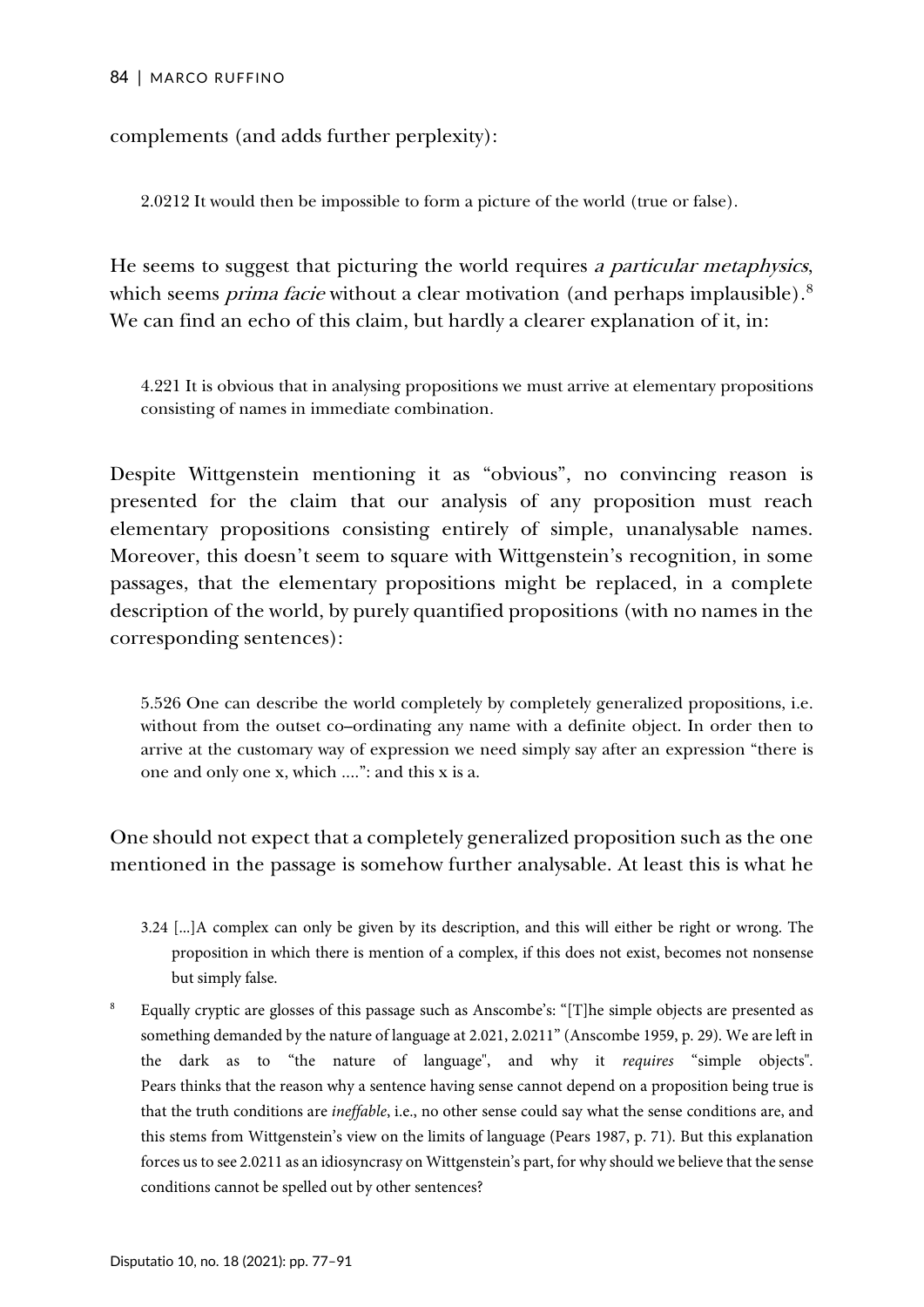indicates in the "Notes Dictated to G. E. Moore in Norway":

If you had any unanalysable proposition in which particular names and relations occurred (and unanalysable proposition = one in which only fundamental symbols = ones not capable of definition occur) then you always can form from it a proposition of the form  $(\exists x, y, R)$ , which though it contains no particular names and relations, is unanalysable (Wittgenstein 1979, p. 111).

So, reaching a bedrock of simple names standing for simple objects is not something that is strictly required from the logic of language, since we can in principle construct language not in the "customary way of expression".

How could we know anything about the substance of the world? It cannot be through experience (as, e.g., Berkeley would say that we know the mental substance by being aware of our own mental experiences, or Russell would say that we can have acquaintance with our own minds by being conscious of our acquaintance with sense data). For

2.024 Substance is what exists independently of what is the case.

Experience can only be of what is the case. It cannot be a matter of *logic* either. At least if we take him to hold, in the Tractatus, the same view expressed six years earlier in the Notebooks:

Is it, A PRIORI, clear that in analysing we must arrive at simple components  $-$  is this, e.g., involved in the concept of analysis—, or is analysis ad infinitum possible? —Or is there in the end even a third possibility? [...]

And nothing seems to speak against infinite divisibility (Wittgenstein 1979, p. 62).

Despite there being no *a priori* requirement that analysis be finite, Wittgenstein reports a kind of compulsion to consider it as finite, without being clear about where the compulsion comes from, and whether it is justified:

And it keeps on forcing itself upon us that there is some simple indivisible, an element of being, in brief a thing.

It does not go against our feeling, that we cannot analyse PROPOSITIONS so far as to mention the elements by name; no, we feel that the WORLD must consist of elements  $(ibid.).$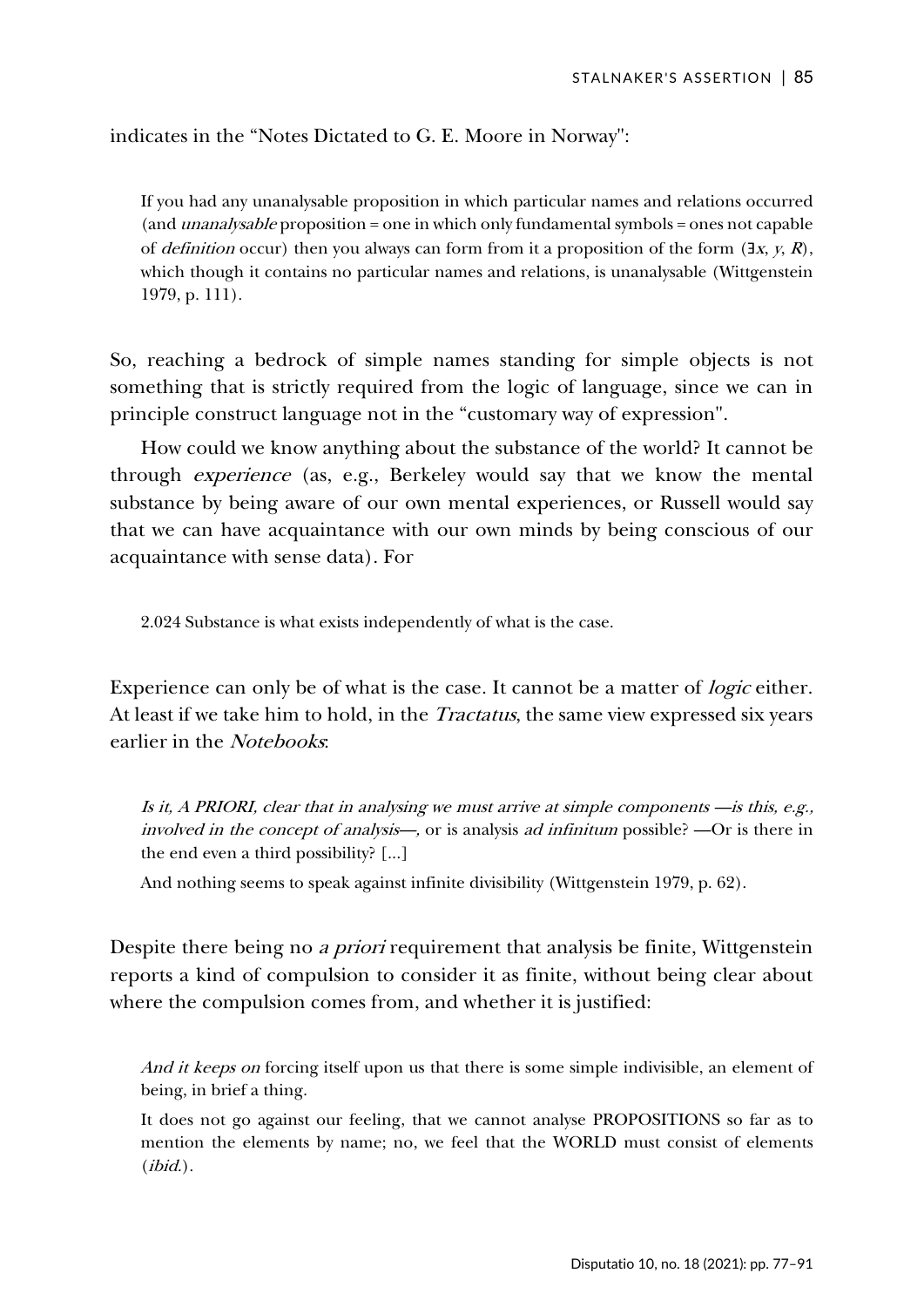Some scholars (e.g., (Fogelin 1987, p. 14)) interpret Wittgenstein's remark as a statement that simple names and simple objects must be the result of analysis of sentences and propositions for, otherwise, the analysis would be infinite, and no definite sense could be expressed by an infinitely complex proposition. But we get no ultimate explanation of why a definite sense would require finiteness of analysis. Why would it be incoherent to assume that propositions can be intelligible and infinitely complex? E.g., Leibniz classically holds the view that contingent propositions have an infinite analysis and are, nevertheless, intelligible (although our finite minds cannot carry on the complete analysis; only God's mind can do it).

As I see it, we can explore Stalnaker's account of assertion to elucidate this obscure aspect of Wittgenstein's theory of pictures and substance. It turns out to be not an idiosyncrasy, but to be an almost trivial feature of the activity of picturing the world understood as dividing the field of possibilities into what is and what is not compatible with the intended picture. If in order to know what is expressed by a sentence (or, perhaps, by an utterance of a sentence) we need to know which world we are in, then we need some sort of description of *this* world. But this description can only be through other assertions, the understanding of which, in turn, would require that we know which world we are in, and so on indefinitely. So the whole "game" of asserting cannot get started unless one and the same proposition is expressed in all possible worlds. If picturing the world is possible, we need to assume that the proposition expressed by an assertion is a "stable" one, i.e., that it is unique and intelligible independently of the world we are in. (It is not, of course, independent of the totality of possible worlds that we are considering, since each proposition is a function that has the totality of worlds as domain). [9](#page-9-0)

Similarly, in the case of Wittgenstein's *Tractatus*, if S expressing a certain sense requires the truth of a proposition  $P$  (read: the sense of S depends on which world the latter is expressed), we cannot simply produce a sentence  $S^*$  that informs which world we are in, because the proposition expressed by  $S^*$  also depends on the world we are in (and we would have to know that in order to understand what  $S^*$  says), and so on. Hence, we cannot even start the representation of the world by means of a picture (sentence). But this is in

<span id="page-9-0"></span>Again, utterances that contain context-sensitive expressions and that, apparently, would express different propositions in different worlds must be treated separately: since there is a clear violation of Stalnaker's Principle (3), they must be reinterpreted as expressing the diagonal proposition in all possible worlds.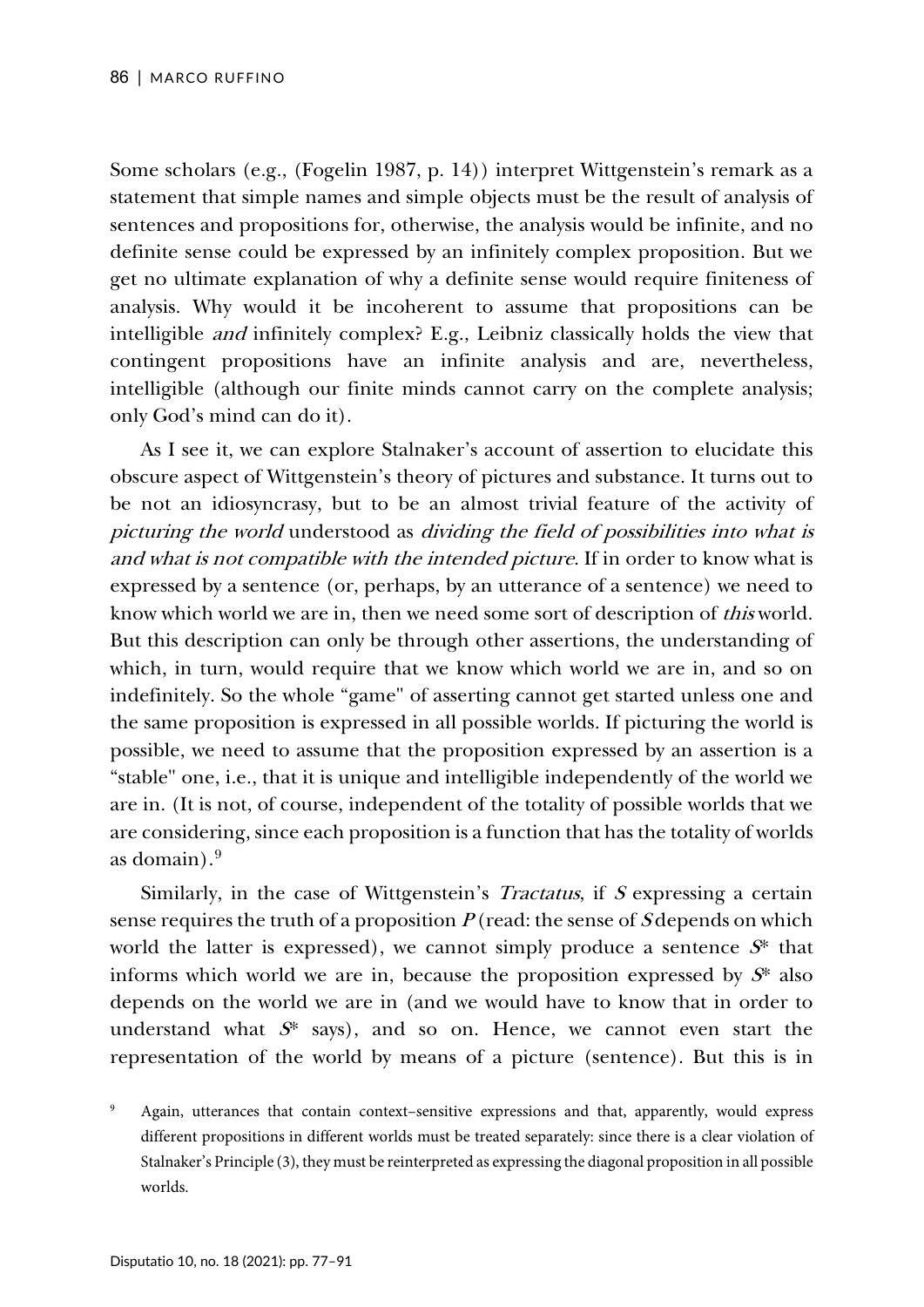contrast with the fact that we do seem to make pictures of the world (2.1, 2.11, 2.12). Asserting or denying facts is, as Russell puts it in his introduction to the Tractatus, "the essential business of language".

Under this reading, "substance" has primarily a semantic connotation. That there is a substance is just another way of saying that the sense of propositions is one and the same in every possible world.[10](#page-10-0) That means that in every such world we must have the same basic components, with the same possibilities of combinations. This does not mean, however, that the same objects effectively exist in all possible worlds. E.g., assuming that Venus could be one of the "simple" objects, there are possible worlds in which Venus does not exist, but this does not exclude Venus from the substance of the world. Suppose we say 'Venus is not Mars'. The sentence expresses the same sense in our world and in all other worlds, even in those in which Venus does not exist. The substance is the common semantic basis with the same logical form in every possible world. A name (or simple expression) refers to the same object in every possible world, even in worlds in which the object does not exist.

The proposition expressed does not depend on another proposition being true, i.e., it does not depend on which possible world we are in. Hence, it must depend only on the substance of the world, which is something that all possible worlds have in common (2.024). Under the reading here suggested, whenever Wittgenstein talks of a "compound" and excludes the possibility that objects are of this form, what he means is that the meaning of parts of sentences cannot depend on the world we are in either, otherwise there is the infinite regress mentioned above and no picture (i.e., no assertion) is possible.

The reading here recommended is perhaps close to the way Black explains 2.0211:

The sense  $S_1$  would depend upon the truth of some other sentence  $S_2$  (affirming the existence of a complex apparently mentioned in  $S_1$ ) and the sense of  $S_2$  would depend on the the truth of some other  $S_3$ , and so on without end. This would be a *vicious* regress: we could never know what the sense of a given  $S_1$  was without first, *per impossibile*, knowing an infinity of other propositions to be true (Black 1964, p. 60).

However, it remains unclear from Black's explanation why the regress would be vicious (i.e., why couldn't we understand propositions that depend on the truth of sentences in an infinite chain.) By applying Stalnaker's pragmatic framework

<span id="page-10-0"></span><sup>10</sup> Wittgenstein says this in 3.23; he calls both theses a "postulate" ("*Forderung*").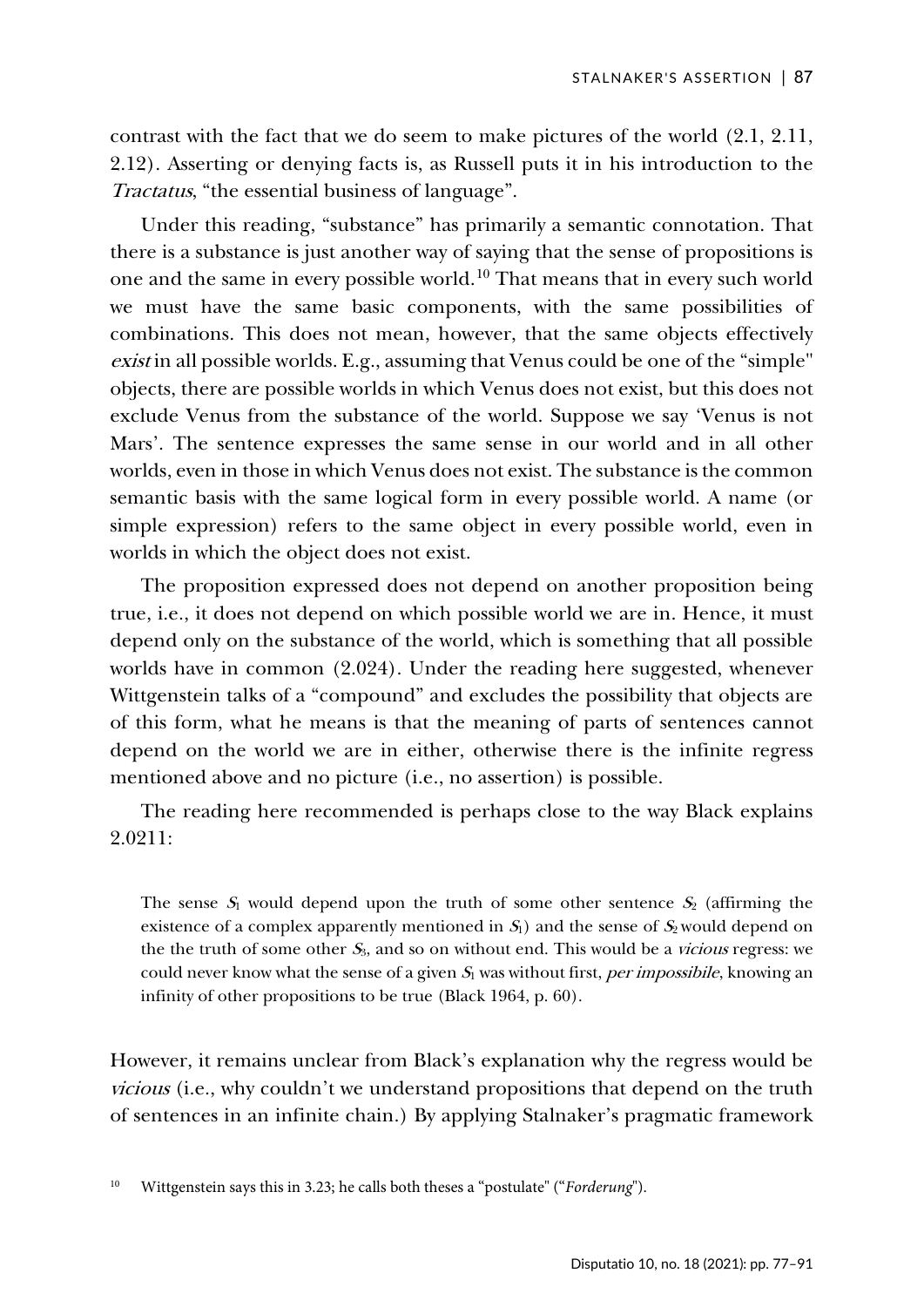#### 88 | MARCO RUFFINO

in terms of the point of making assertions we can see a clearer motivation for this view and bring it closer to our practice of asserting as picturing the world.

## ACKNOWLEDGEMENTS

Research for this paper was supported by grant 2018/17011–9 from FAPESP and grant 428084/2018–4 from CNPq. Thanks to Filipe Martone and Gilson Olegario for their comments on a previous draft.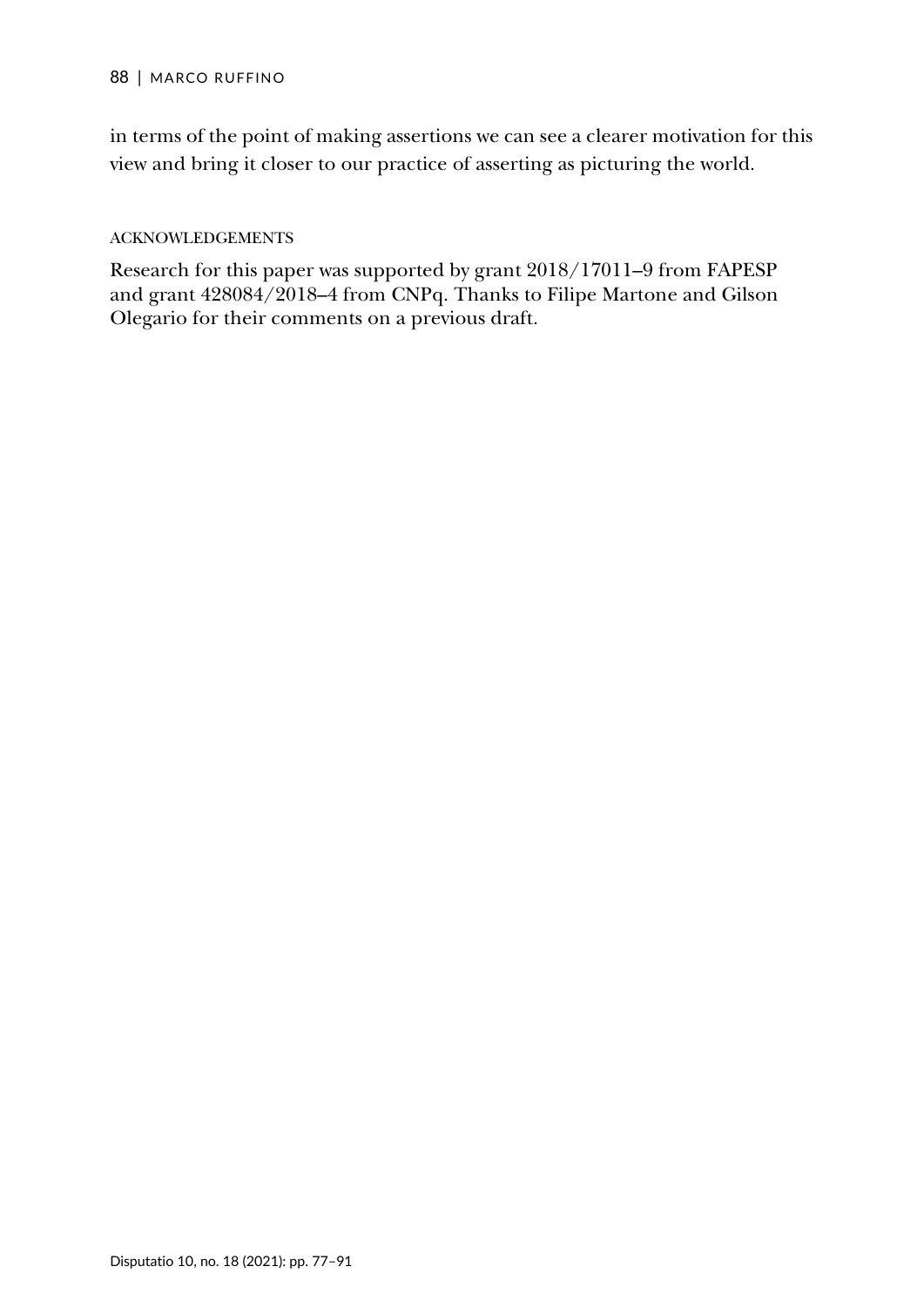REFERENCES

- ANSCOMBE, G. Elisabeth M. (1959). *An Introduction to Wittgenstein's Tractatus*. London: Hutchinson University Library.
- BLACK, Max (1964). *A Companion to Wittgenstein's' Tractatus*. Cambridge: Cambridge University Press.
- CHALMERS, David (1996). *The Conscious Mind: In Search of a Fundamental Theory*. Oxford: Oxford University Press.
- DAVIES, Martin and Humberstone, L. (1980). "Two Notions of Necessity". *Philosophical Studies: An International Journal for Philosophy in the Analytic Tradition*, vol. 38, num. 1: pp. 1–30.
- EVANS, Gareth (1979). Reference and Contingency. *The Monist*, vol. 62 num. 2: pp. 161–189.
- FOGELIN, Robert (1987). *Wittgenstein. The Arguments of the Philosophers*. London: Routledge.
- JACKSON, Frank (1998). *From Metaphysics to Ethics: A Defence of Conceptual Analysis*. Oxford: Oxford University Press.
- JACKSON, Frank (2001). Precis of *from metaphysics to ethics*. *Philosophy and Phenomenological Research*, vol. 62: pp. 617–624.
- KAPLAN, David (1977). "Demonstratives. An Essay on the Semantics, Logic, Metaphysics and Epistemology of Demonstratives and Other Indexicals". In: J. Almog, and Perry, J., and Wettstein, H. (eds). *Themes From Kaplan*. Oxford: Oxford University Press, 1989, pp. 481-563.
- KRIPKE, Saul (1980). *Naming and Necessity*. Cambridge, Mass.: Harvard University Press.
- LEWIS, David (1997). Naming the Colours. *Australasian Journal of Philosophy*, vol. 75, num. 3, pp. 325–342.
- MORRIS, Charles W. (1938). Foundations of the Theory of Signs. In: *International Encyclopedia of Unified Science*, pp. 1–59. Chicago: Chicago University Press.
- PEARS, David (1987). *The False Prison. Vol. I*. Oxford: Oxford University Press.
- PUTNAM, Hilary (1975). "The Meaning of 'Meaning'". *Philosophical Papers*, vol. 2, Cambridge: Cambridge University Press.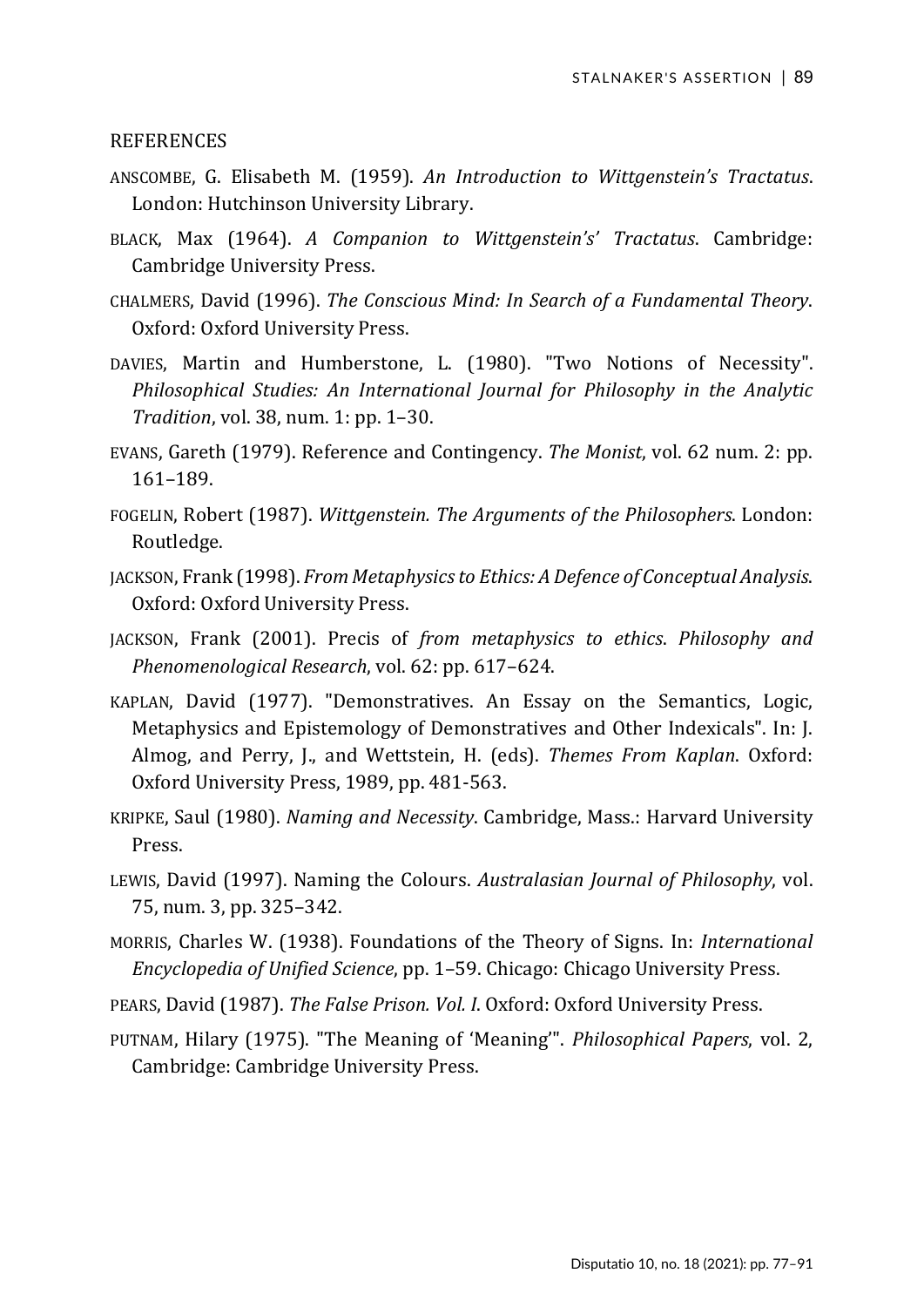- SEARLE, John (1979). "A Taxonomy of Illocutionary Acts". In Searle, J., editor, *Expression and Meaning: Studies in the Theory of Speech Acts*. Cambridge: Cambridge University Press, pp. 1–29
- STALNAKER, Robert (1978). "Assertion". In: Stalnaker, R., editor, *Context and Content*. New York: Oxford University Press, 1999, pp. 78–95
- STALNAKER, Robert (2004). "Assertion Revisited: On the Interpretation of Two-Dimensional Modal Semantics". Reprinted in García-Carpintero, M., and Macià, J. (Eds). *Two-Dimensional Semantics*. Oxford: Oxford University Press (2006), pp. 293–309.
- WITTGENSTEIN, Ludwig (1979). *Notebooks, 1914-1916*. Edited by G. H. von Wright and G. E. M. Anscombe. Chicago: University of Chicago Press.
- ZALABARDO, José L. (2015). *Representation and Reality in Wittgenstein's Tractatus*. Oxford: Oxford University Press.



## **Stalnaker's Assertion and Wittgenstein's** *Tractatus* **2.0211**

In the *Tractatus* (Prop. 2.0211) Wittgenstein claims that a sentence expresses the same proposition in every possible world and, hence, which proposition is expressed cannot depend on how each world is (otherwise we have different propositions in each world). In this paper, I shall explore the interpretation of this thesis under the perspective of Stalnaker's (1978) theory of assertions as the reduction of the context set, i.e., the set of possible worlds compatible with the information gathered at a conversation. In Stalnaker's version, this principle follows from the explication of assertions as having the illocutionary point of excluding some possible worlds from the context set. If there is no unique instruction to exclude some worlds, then it is not clear which reduction is meant by the speaker. This might lead to a better understanding of (and motivation for) Wittgenstein's own version.

Keywords: Propositions · Possible Worlds · Assertion · Context Set · Stalnaker.

## **La afirmación de Stalnaker y 2.0211 del** *Tractatus* **de Wittgenstein**

En el *Tractatus* (Prop. 2.0211) Wittgenstein afirma que una oración expresa la misma proposición en todo mundo posible y, por consiguiente, cuál proposición es expresada no puede depender de cómo cada mundo es (si no es así, tenemos proposiciones diferentes en cada mundo). Exploraré en este trabajo la interpretación de esta tesis bajo la perspectiva de la teoría de afirmaciones como la reducción del conjunto de contexto de Stalnaker (1978), es decir, el conjunto de mundos posibles compatibles con la información obtenida en una conversación. En la versión de Stalnaker, este principio se sigue de la explicación de afirmaciones teniendo el punto ilocucionario de excluir algunos mundos posibles del conjunto de contexto. Si no hay ninguna